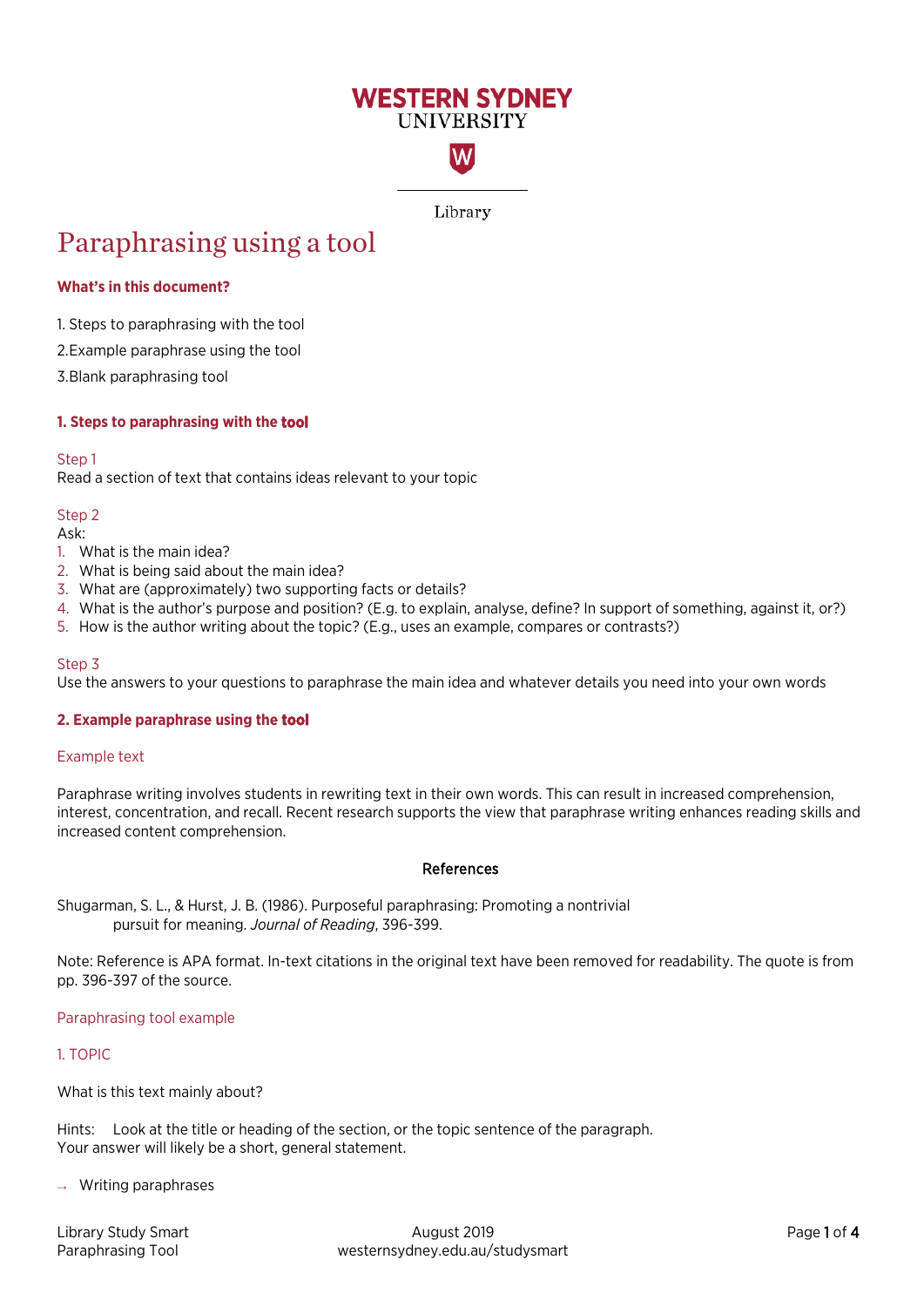# 2. MAIN IDEA

What does this text tell me about the topic stated above?

Hints: Be specific!

The first or last sentences of each paragraph may provide clues (topic and concluding sentences). Look for repetitions of the same word or words in the whole section.

- $\rightarrow$  Paraphrasing definition: writing what has been read in the reader's own words.
- $\rightarrow$  Benefits: improves reading, improves understanding and remembering information.

# 3. DETAILS/FACTS

What details or facts support the main idea stated above?

Hints: Choose details that you need for the assignment you are writing Or that you think will be needed for discussions, assignments, or tests.

- Reading and learning skills helped by: better understanding, better remembering, better concentration, greater interest in what is being read.
- $\rightarrow$  Benefits of paraphrasing are supported by research.

# 4. AUTHOR'S PURPOSE

Hint: Why is the author writing about this topic? (to explain, analyse, critique etc.?)

- Author's purpose: explain paraphrasing, describe benefits, provide credibility for benefits (research)
- Author's position: supports paraphrasing

# 5. AUTHOR'S EXPRESSION

Hint: How is the author writing about this topic? (by giving an example, comparing, etc.?)

- $\rightarrow$  Defines paraphrasing, describes benefits of paraphrasing, and who benefits.
- Gives examples: of research that supports claims of benefits

# PARAPHRASE IT!

Use the answers to the sections above to write your own paraphrase of the information. It should be accurate and convey the same main idea and meaning as the original.

Compiled answers:

- $\rightarrow$  Writing paraphrases
- $\rightarrow$  Paraphrasing definition: writing what has been read in the reader's own words.
- $\rightarrow$  Benefits: improves reading, improves understanding and remembering information.
- $\rightarrow$  Reading and learning skills helped by: better understanding, better remembering, better concentration, greater interest in what is being read.
- $\rightarrow$  Benefits of paraphrasing are supported by research.
- $\rightarrow$  Author's purpose: explain paraphrasing, describe benefits, provide credibility for benefits (research)
- $\rightarrow$  Author's position: supports paraphrasing
- $\rightarrow$  Defines paraphrasing, describes benefits of paraphrasing, and who benefits.
- $\rightarrow$  Gives examples: of research that supports claims of benefits

# Paraphrased text:

Many benefits are claimed for paraphrasing, or rewriting information that has been read into one's own words. Shugarman and Hurst (1986) state that research supports benefits to students of improved reading skills and improved understanding of the information that was read. Other benefits described include better memory of content, better concentration, and increased interest in the subject matter.

| Library Study Smart | August 2019                     | Page 2 of 4 |
|---------------------|---------------------------------|-------------|
| Paraphrasing Tool   | westernsydney.edu.au/studysmart |             |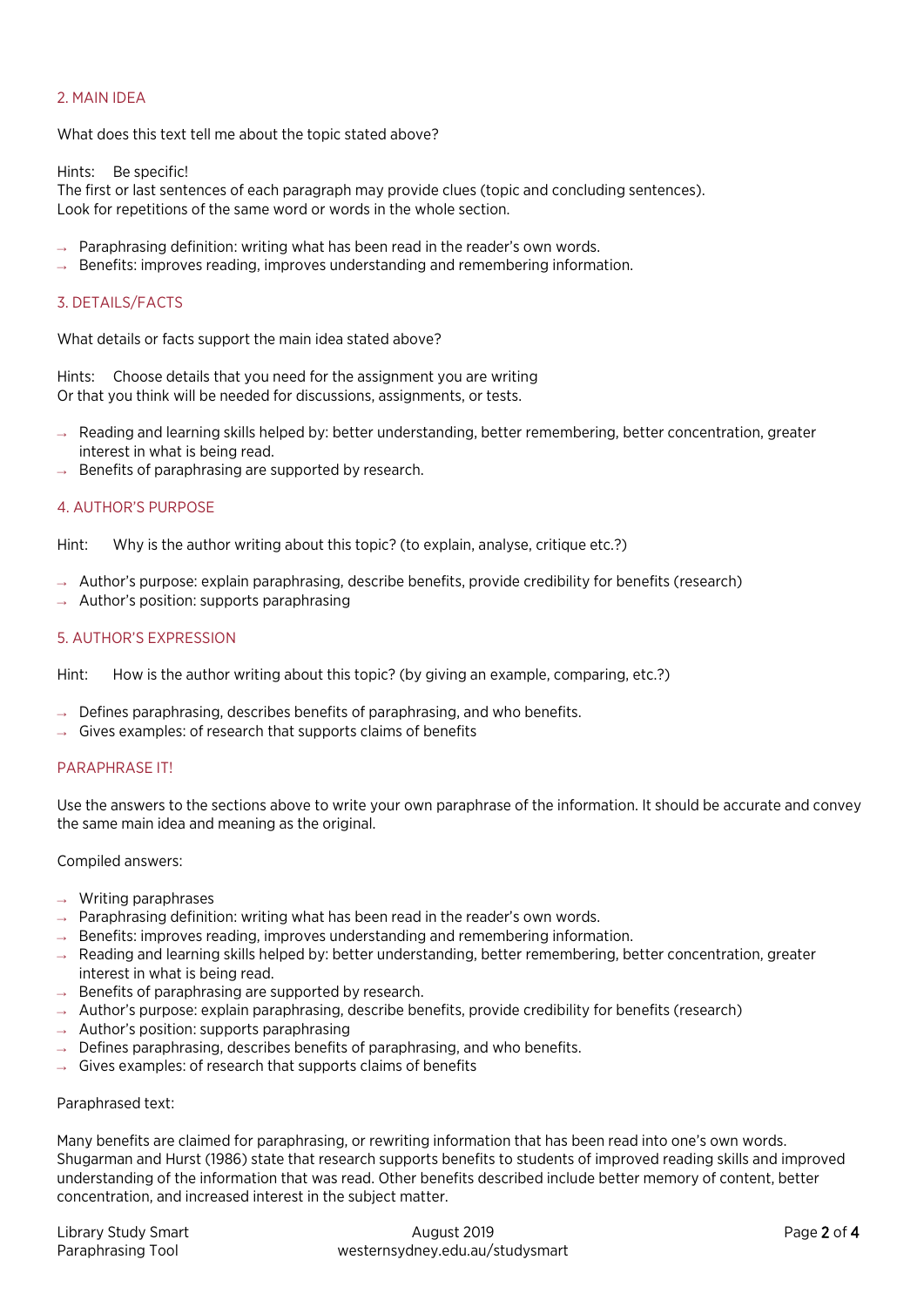# <span id="page-2-0"></span>**3. Blank paraphrasing tool**

1. TOPIC: What is this section or paragraph mainly about?

Hints: Look at the title or heading of the section, or the topic sentence of the paragraph. Your answer will likely be a short, general statement.

2. MAIN IDEA: What does this section tell me about the topic stated above?

Hints: Be specific!

The first or last sentences of each paragraph may provide clues (topic and concluding sentences). Look for repetitions of the same word or words in the whole section.

3. DETAILS/FACTS: What details or facts support the main idea stated above?

Hints: Choose details that you need for the assignment you are writing Or that you think will be needed for discussions, assignments, or tests.

# 4. AUTHOR'S PURPOSE

Hint: Why is the author writing about this topic? (to explain, analyse, critique etc.?)

# 5. AUTHOR'S EXPRESSION

Hint: How is the author writing about this topic? (by giving an example, comparing, etc.?)